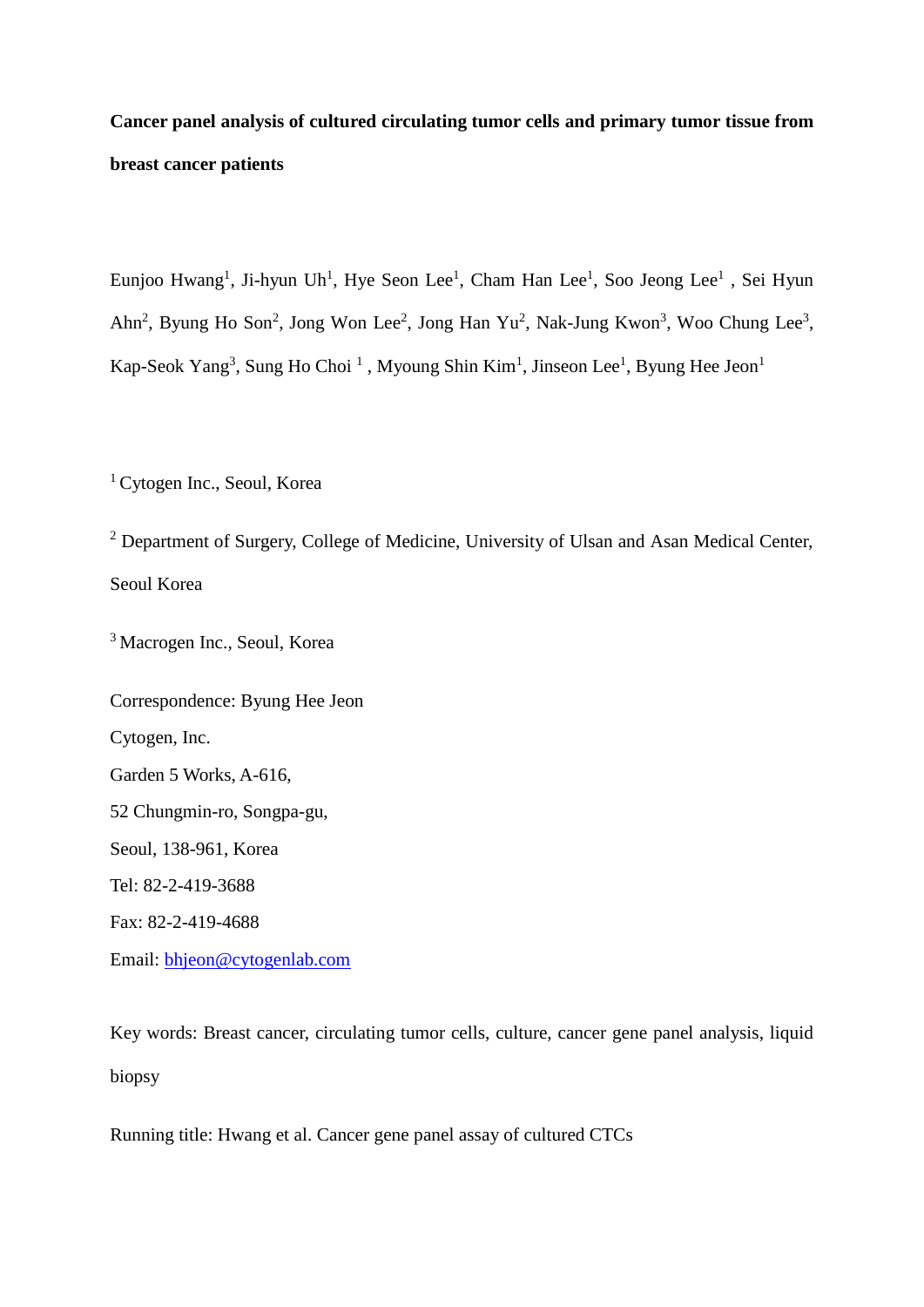#### **Abstract**

Although many effective therapies have improved the survival rate of patients with breast cancer, a significant number of patients are unable to avoid recurrence and metastasis. Liquid biopsy using circulating tumor cells (CTC) is a non-invasive method to obtain tumor cells and can be a substitute for tumor tissue biopsy. This study was designed to determine whether CTC culture is an effective method to obtain ample amounts of CTCs for molecular analysis.

We developed a method to isolate and culture CTCs from patients with breast cancer and constructed a molecular profile of cultured cells using the Ion AmpliSeq Cancer Gene Panel V2. We also compared mutations observed in cultured CTCs with those observed in primary tumor tissues.

CTCs were successfully isolated and cultured from the blood of six patients with breast cancer. We detected Catalogue Of Somatic Mutation In Cancer (COSMIC) mutations in *PDGFRA, MET, PTEN, HRAS, SMARCB1, CDKN2A*, and *MLH1* in 5 of 6 samples. Comparison of mutations found in cultured CTCs with those found in primary tumor tissues demonstrated that a large portion of mutations found in CTCs is also detected in primary tumor tissues.

This report describes a new cell culture approach that can be used to obtain amounts of CTCs sufficient for molecular analysis. This new approach can be used as a tool for liquid biopsy during breast cancer treatment.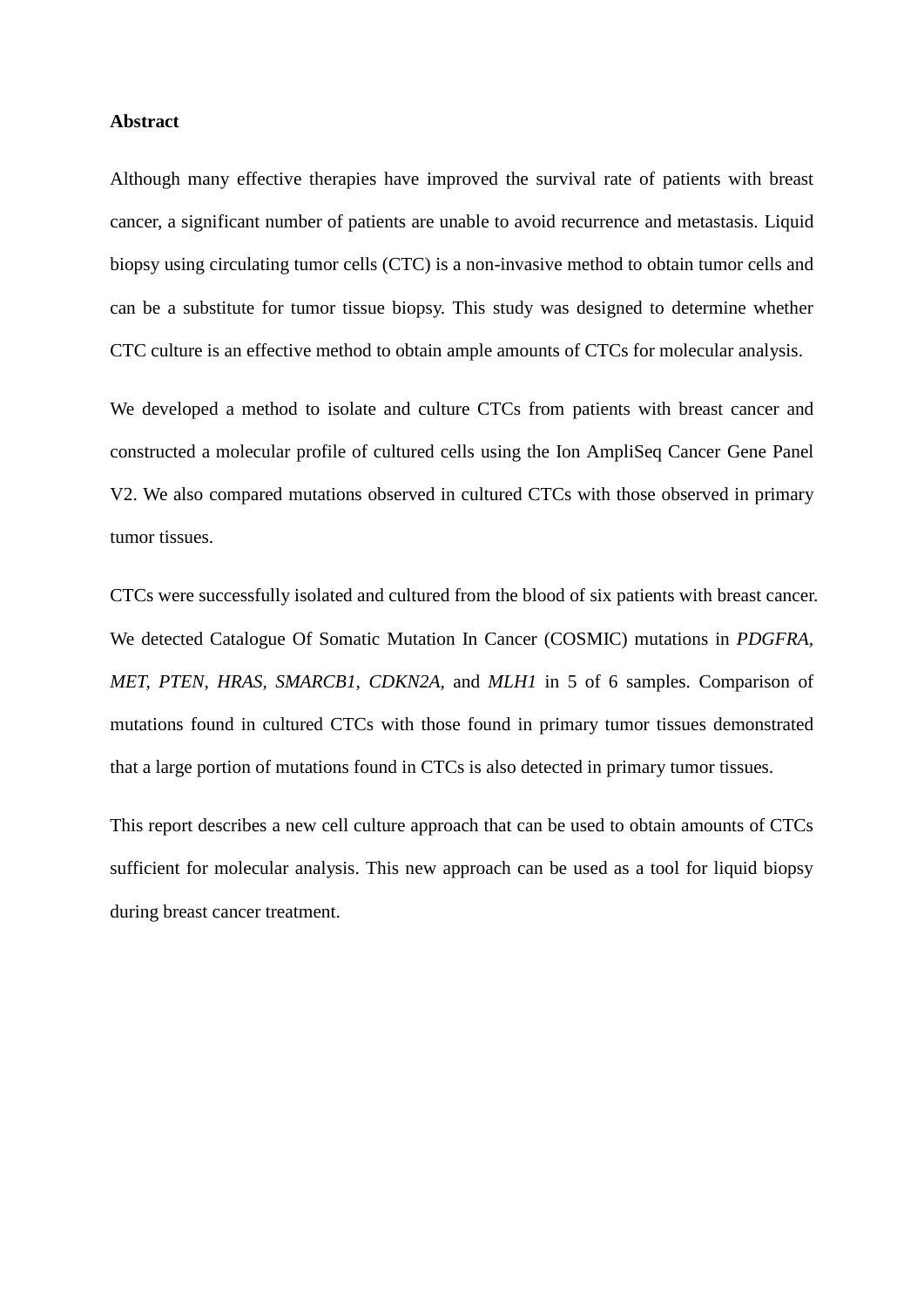#### **Introduction**

Circulating tumor cells (CTCs) were first described in 1869 (1). CTCs, which are shed from primary tumor tissue (2), circulate in the bloodstream and cause metastasis (3, 4). CTCs have molecular characteristics similar to those of primary tumor tissue (5, 6); therefore, it is possible to monitor drug sensitivity and resistance and predict the prognosis of therapy through liquid biopsy using CTCs (7, 8).

Breast cancer mortality ranks fifth among all cancers and first among cancers that affect women (9). Although effective therapies based on hormone receptors and Her2 expression have shown high survival rates, recurrence and metastasis are unavoidable (10, 11). Because recurrent tumors and metastases have genetic characteristics different from those of the original tumor, therapies that are different than initial treatments are needed (12). CTCs from patients with breast cancer can be used as indicators for the detection of recurrence and metastasis (13), predictors of survival rate (14), and standards for use in making therapeutic decisions (15, 16).

A correlation between CTC counts and breast cancer recurrence or survival rate has been reported (17). Another report indicates that CTC count during therapy is a predictor for progression-free and overall survival (18). In addition, genomic profiles of CTCs can be used to predict therapeutic prognoses, make decisions regarding therapy, and analyze molecular variation during treatment (19). However, genomic analysis of CTCs has been difficult due to their rarity (20). In this study, we isolated live, intact CTCs on the basis of size difference and successfully cultured these CTCs to obtain sufficient quantities for genomic analysis.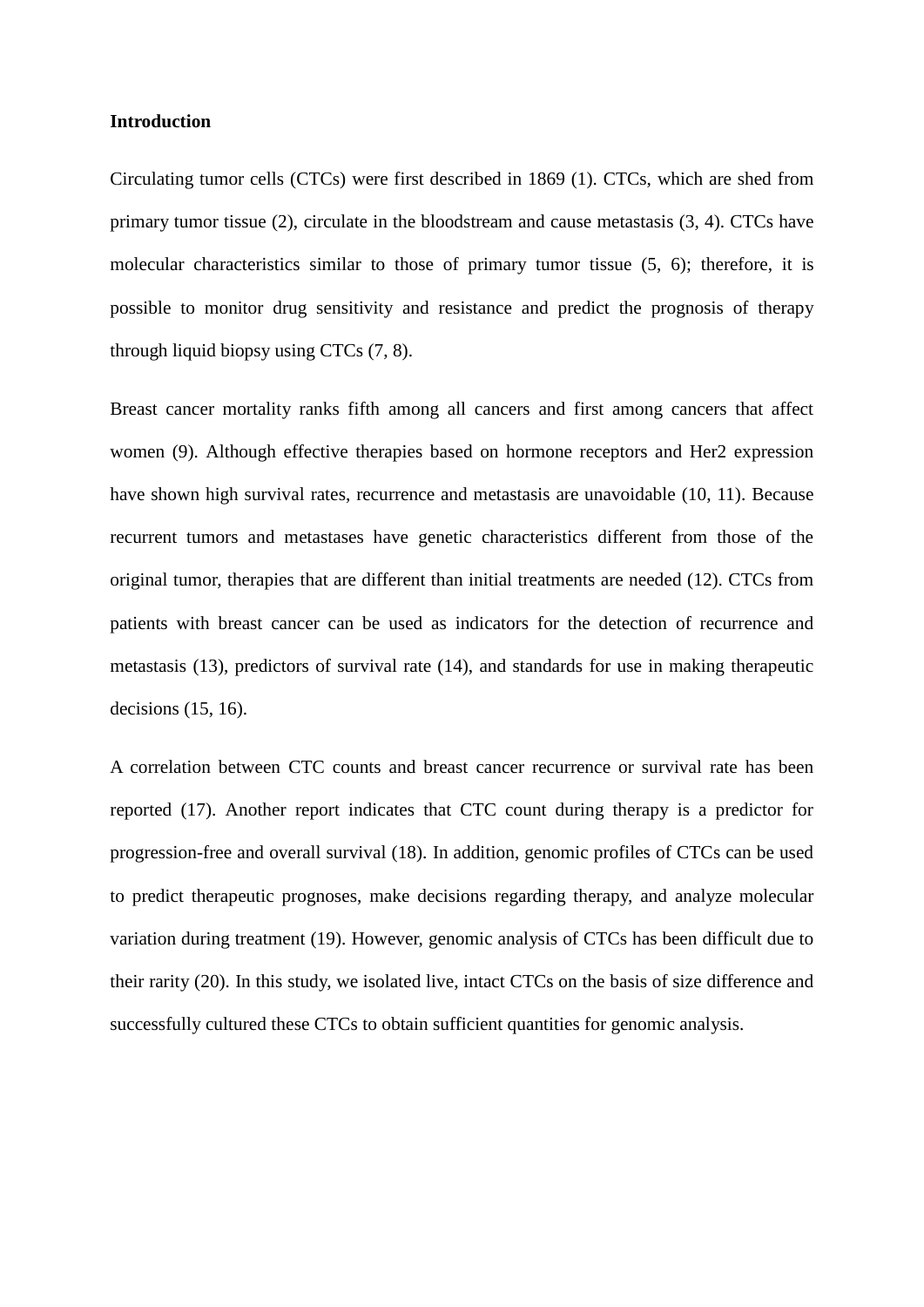#### **Materials and Methods**

#### *Clinical information of patients with breast cancer*

Six patients with breast cancer from the ASAN Medical Center, Seoul, Korea were included in this study. The median age was 44 years (range, 37–47 years). Cancer stages were evaluated using the Tumor, Node, and Metastasis (TMN) system based on the recommendations of the 7<sup>th</sup> American Joint Committee on Cancer (AJCC)/Tumor, Node, and Metastasis (TMN). All blood samples, tumor tissues, and medical data used in this study were irreversibly anonymized to ensure patient privacy. The protocol used in this study was approved by the institutional review board (IRB) of ASAN Medical Center, Seoul, Korea (IRB clearance No. 2013-1048).

#### *Blood collection and CTC enrichment process*

Blood (10 mL) from each patient was collected in a separate acid citrate dextrose (ACD) tube and processed within 4 h. The CTC culture kit (Cat# CIKC10; Cytogen, Inc.) was used to enrich CTCs from each blood sample. These CTCs were used in subsequent culture procedures. Briefly, blood samples were subjected to density gradient centrifugation, and the fraction containing peripheral blood mononuclear cells (PBMC) was diluted with a dilution buffer. Diluted cell suspensions were filtered through a high-density microporous (HDM) chip (21), and the cells retrieved from the HDM chip were used for cultivation.

#### *Primary culture of CTCs*

Enriched CTCs were collected, washed with PBS, and then cultured in 6-well ULA plates (Corning) containing mesenchymal stem cell growth medium (MSCGM, human Mesenchymal Stem Cell Growth BulletKit™ Medium; Lonza) at 37°C under an atmosphere containing 5% CO2. After 16–18 days of culture, aliquots of cells were fixed in 4%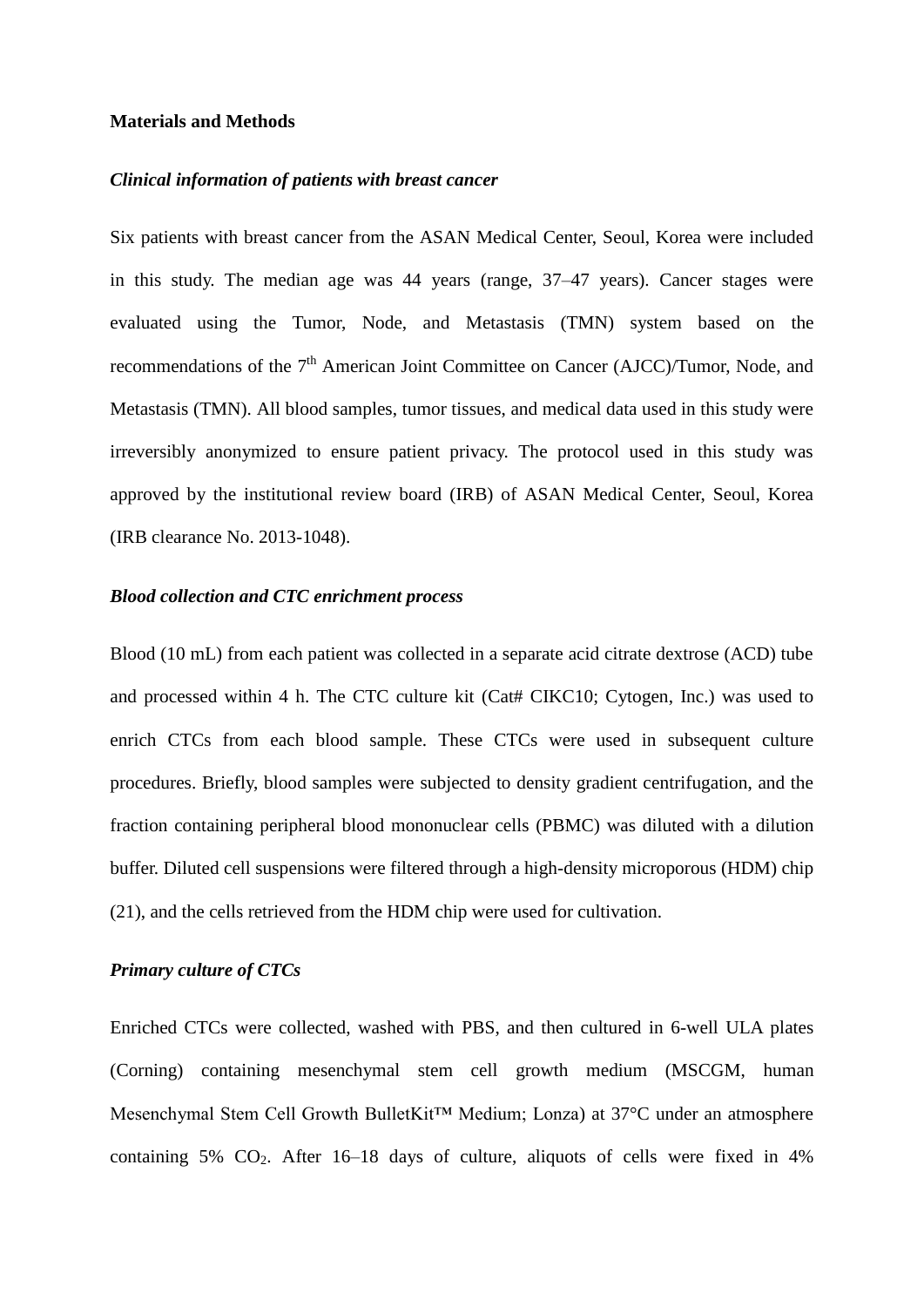paraformaldehyde for use in immunofluorescent staining. The remainder of cell pellets was kept at −80°C until they were used for cancer gene panel analysis.

#### *Immunofluorescence staining*

Cells on a microscope slide were incubated with 0.2% Triton-X100 in PBS for 10 min and then quenched with 0.3% hydrogen peroxide for 30 min. After blocking with 1% BSA in PBS for 30 min, the cells were incubated with mouse anti-EpCAM antibody (Cell Signaling Technology). EpCAM signals were amplified with Tyramide Signal Amplification System (Life Technologies), which was used according to the manufacturer's protocol. The slides were mounted using Fluoroshield with DAPI (ImmunoBioScience). Stained cells were observed and photographed on a Nikon Eclipse Ti fluorescent microscope equipped with a 200× objective.

#### *Whole genome amplification*

Cellular DNA obtained from pellets maintained at −80°C was amplified using the REPLI-g Single Cell kit (QIAGEN) according to manufacturer's protocol. Briefly, cell pellets were mixed with a denaturation buffer and incubated at 65°C for 10 min. After adding a stop solution, resulting denatured DNA samples were mixed with REPLI-g sc DNA polymerase and a reaction buffer. This mixture was incubated at 30°C for 8 h and then at 65°C for 3 min.

#### *Genomic DNA extraction from primary tumor tissues*

Genomic DNA was extracted from formalin-fixed, paraffin-embedded (FFPE) primary tumor tissues. FFPE slides were initially examined by a pathologist to validate the presence of tumor cells. DNA present in the tumor cells was extracted using the Gentra Puregene DNA Isolation kit (Qiagen) according to the manufacturer's protocol.

#### *Ion AmpliSeq Cancer Panel (ICP) analysis*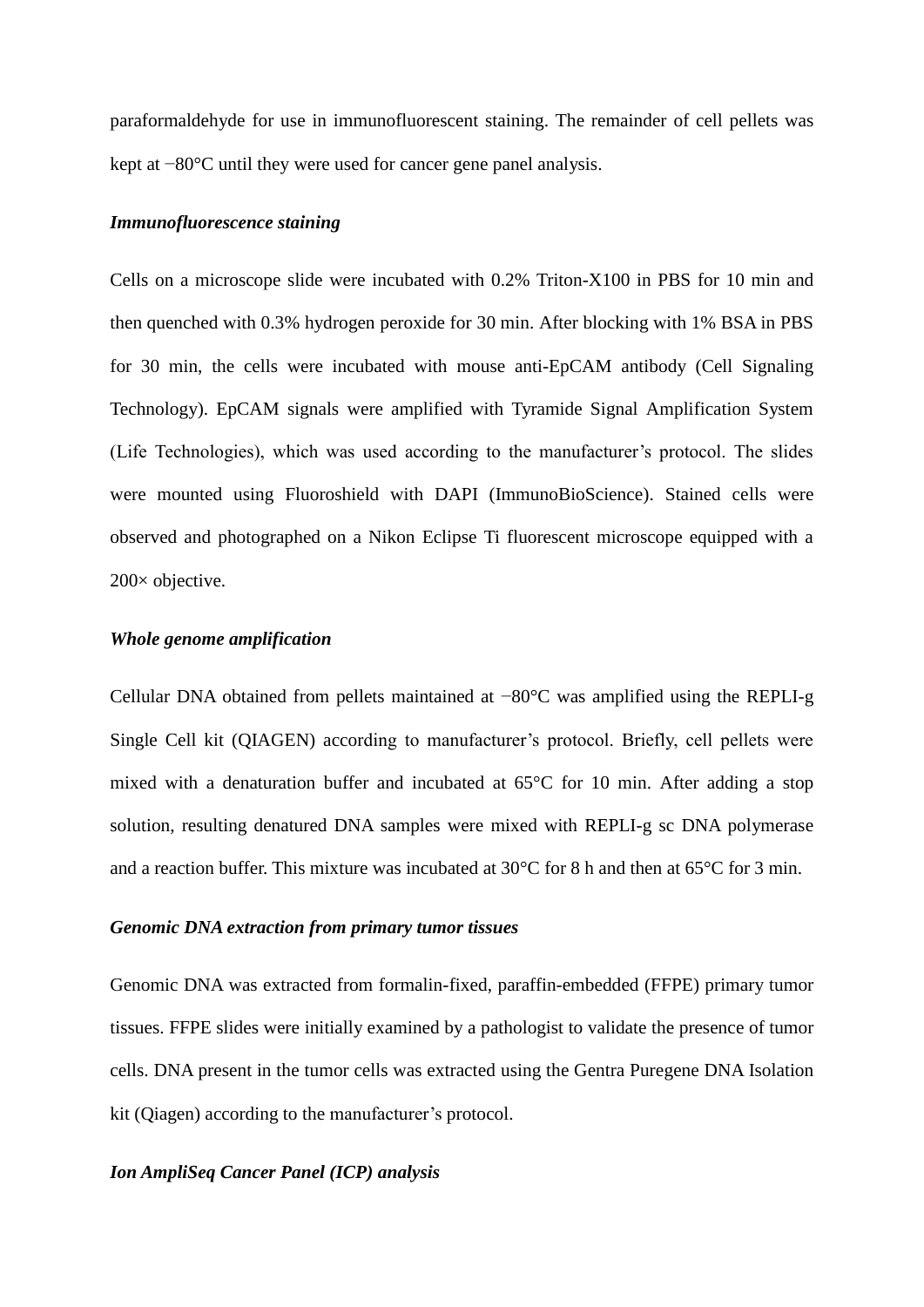Genomic mutations were analyzed using the Ion AmpliSeq Cancer Hotspot Panel v2 (CHPv2, Life Technologies). Briefly, genomic DNA was amplified using the primers contained within the Ion AmpliSeq Cancer Panel. The amplicons were purified using the Agencourt AM-Pure XP system (Beckman Coulter). Subsequent end-repair and ligation was performed with Ion Xpress barcode adapters (Life technologies). The median fragment size and the concentration of the final library were determined using a BioAnalyzer equipped with a High-Sensitivity Chip (Agilent). After the library was diluted to 10 pM using a low TE buffer, 5  $\mu$ L of the library was used for emulsion PCR reactions using the Onetouch™ reagent kit (Invitrogen). The products of these emulsion PCR reactions were enriched using Dynabeads® MyOne<sup>™</sup> Streptavidin C1 beads (Invitrogen). The final enriched Ion spheres were mixed with sequencing primers and polymerase and loaded onto a total of five 316 chips. Base calls were generated using Torrent Suite 3.0 software with tmap-f3 and maintained on the Ion Torrent server for further analysis. The base calling results were used to generate Bam and FASTQ (alignment) files that were used to identify gene variants, including single nucleotide polymorphisms and insertions/deletions.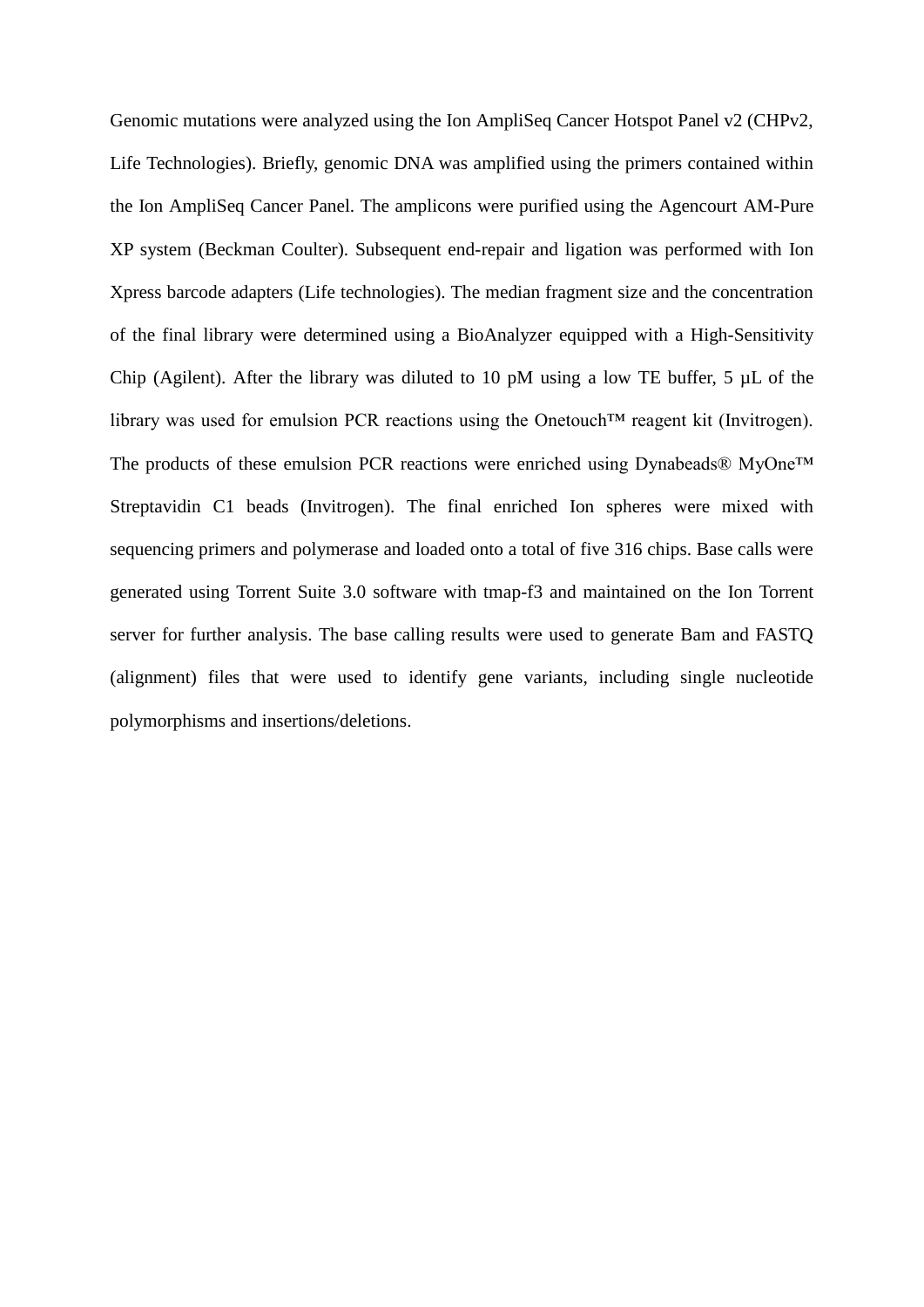#### **Results**

#### *Expansion of CTCs through culturing*

We cultured CTCs from six patients with breast cancer and obtained sufficient numbers of CTCs for characterization. During the early phase of culture (until day 9), cells were grown either attached or suspended as single cells (Fig.1A, B). Cells were expanded during the rest of the culture process until they reached a population of  $4 \times 10^5$  to  $8 \times 10^5$  cells (Fig. 1C, Table 1) and the attached cells showed cell membrane ruffling (Fig. 1D). These observations suggested the selective expansion of epithelial cells and improved cell motility.

#### *CTC characterization*

After 16–18 days of culture, we performed immunofluorescence staining for the epithelial cell marker EpCAM to evaluate the proportion of cultured cells that were CTCs (Fig. 2). The proportion of EpCAM-positive cells ranged from 35% to 86% (Table 1), demonstrating that CTCs were expanded with high purity.

#### *Cancer gene panel analysis*

We detected COSMIC mutations in *PDGFRA, MET, PTEN, HRAS, SMARCB1, CDKN2A*, and *MLH1* from five of the six samples of cultured CTCs (Table 2). To evaluate whether the cultured CTCs maintained genomic profiles similar to those of primary tumor tissues, we compared mutations observed in cultured CTCs with those observed in primary tumor tissues. In samples taken from patient AMC-15-02, we confirmed the same mutation of *HRAS* in both cultured CTCs and primary tumor tissues (Table 3). Likewise, 60% of novel mutations were shared by cultured CTCs and primary tumor tissues (Table 4). Although the cultured CTCs obtained from patient AMC-15-06 did not have any COSMIC mutations in common with primary tumor tissue, 80% of novel mutations were found in both cultured CTCs and primary tumor tissues (data not shown).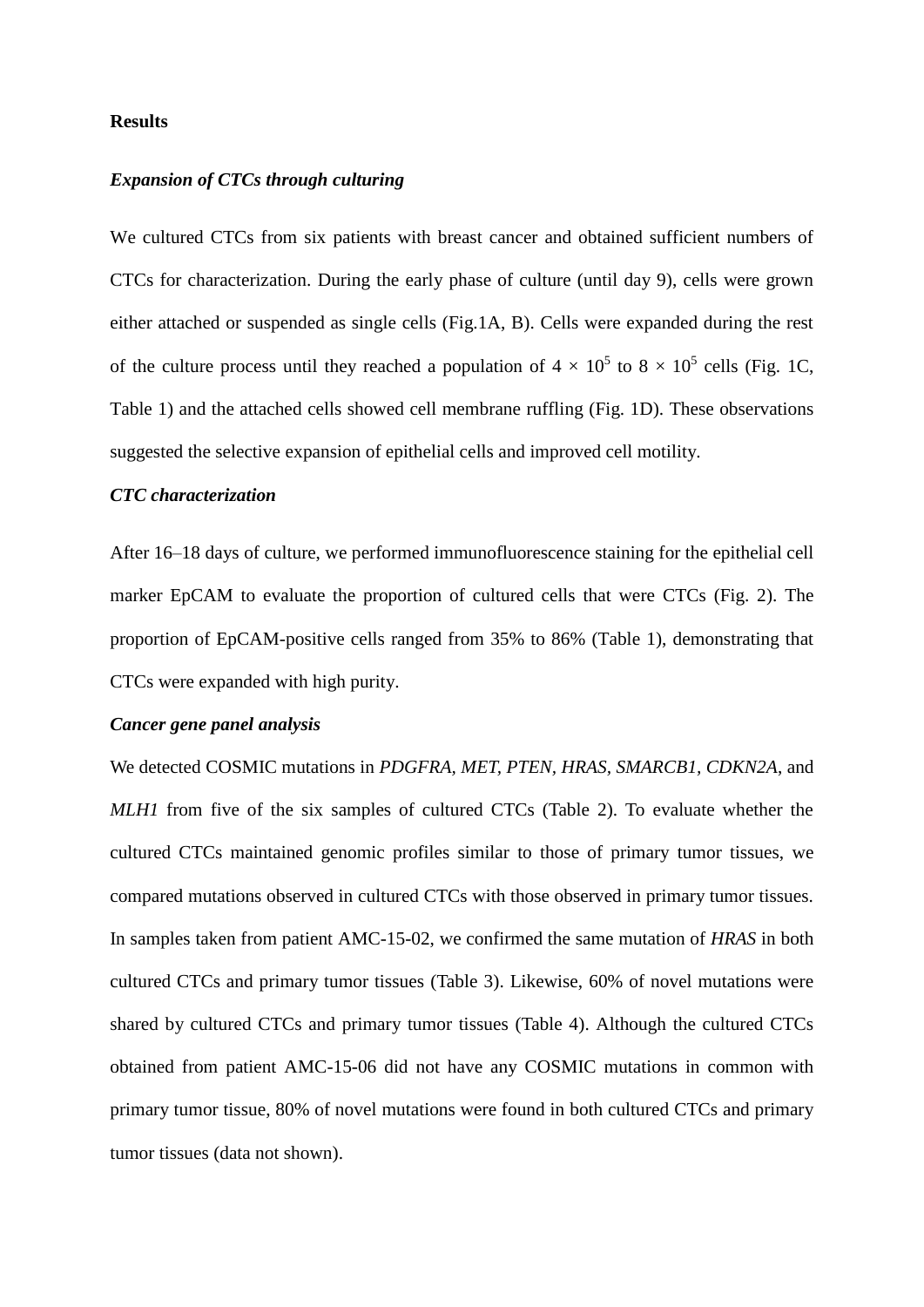#### **Discussion**

It has been reported that CTCs retain the genomic characteristics of the primary tumor. Consequently, they can be used as a substitute for tissue biopsy to monitor drug responsiveness and make therapy decisions (7, 8). We have already successfully conducted cancer gene panel analyses using uncultured CTCs (unpublished data, submitted), suggesting that CTCs, although rare, can be sufficient in number for molecular analysis without culturing. However, expansion of the CTC sample is essential for chemosensitivity assays or in the use of the PDX model.

To overcome issue of cell numbers, we have developed a new methodology of isolating and culturing CTCs. EpCAM-positive cells consisted of 35%–86% of total cells obtained using our culture method, and the final number of cultured cells was between  $4 \times 10^5$  and  $8 \times 10^5$ (Table 1). We successfully achieved cultivation of at least  $1 \times 10^5$  CTCs, which can be used for cancer gene panel analysis. Furthermore, these CTCs can be useful for chemosensitivity assay and in the patient-derived xenograft (PDX) model of breast cancer. This number of CTCs was presumably underestimated because this method was not able to detect mesenchymal CTCs that should be present because a significant portion of CTCs may have undergone the epithelial to mesenchymal transition (22).

We detected mutations in *PDGFRA, MET, PTEN, HRAS, SMARCB1, CDKN2A*, and *MLH1* from genomic analysis of cultured CTCs. Mutations in these genes have been reported in breast tumor tissues (23-25), suggesting that cultured CTCs maintain genetic characteristics similar to those of primary tumor tissues. *PDGFRA* and *HRAS*, which were mutated in three of the six cultured CTC samples, are known to be related to breast cancer progression (24-26).

Furthermore, we analyzed the genomic profiles of primary tumor tissues along with those of the corresponding cultured CTCs and found that a large portion of mutations detected in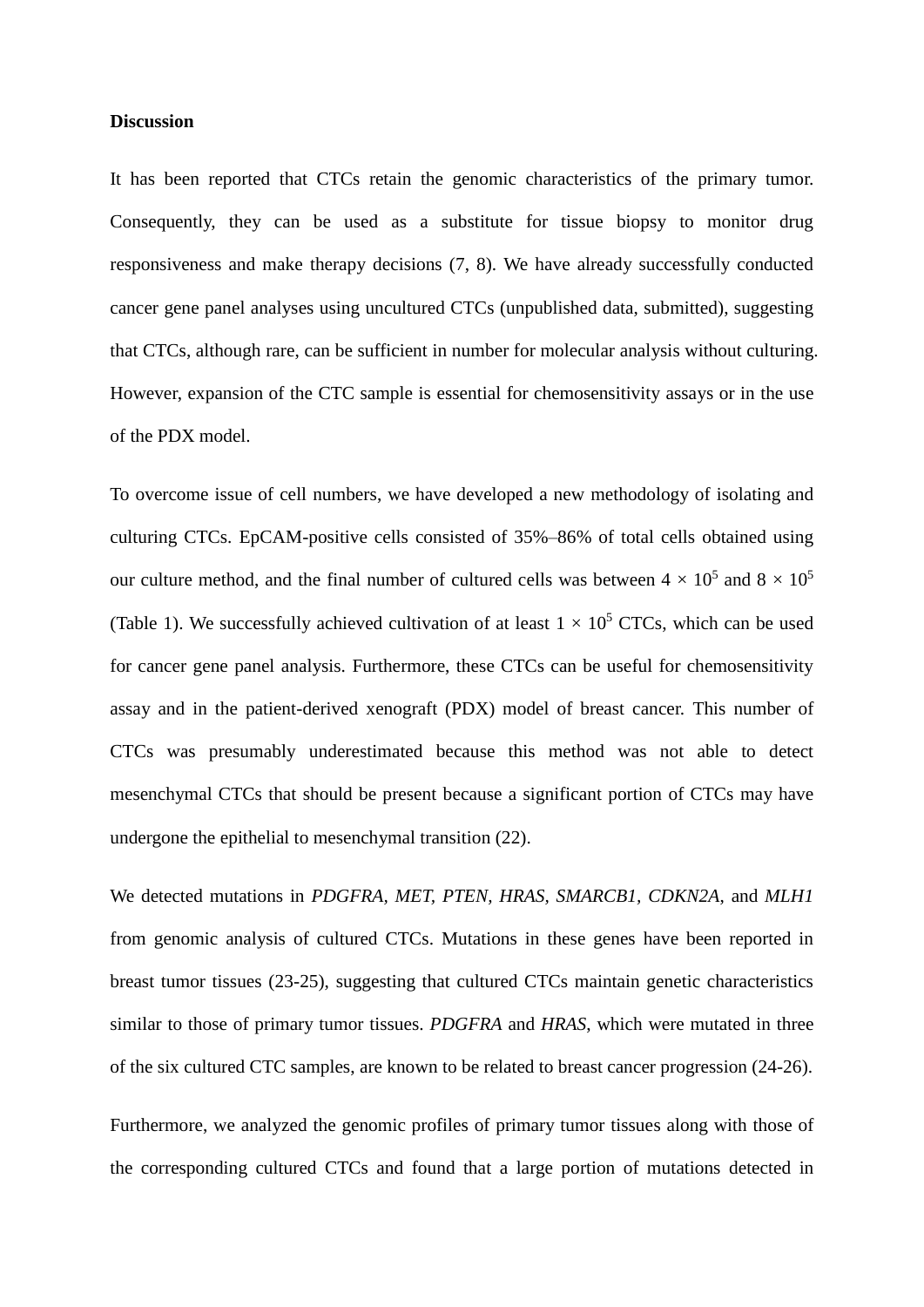CTCs was also detected in primary tumor tissues. Although the cultured CTCs obtained from patient AMC-15-06 did not have any COSMIC mutations shared with the primary tumor tissue, mutation of *HRAS* that have been reported to affect breast cancer recurrence and metastasis (26, 27) was detected in CTCs of this patient.

To evaluate whether cultured CTCs maintain genomic characteristics similar to those of the primary tumor is the first step for the application of cultured CTCs to breast cancer treatment. Here we isolated and cultured CTCs with high purity and performed genomic analysis of these CTCs. We also confirmed that cultured CTCs maintain genomic profiles similar to those of primary tumor tissues, suggesting that the use of cultured CTCs is an appropriate technology for breast cancer treatment.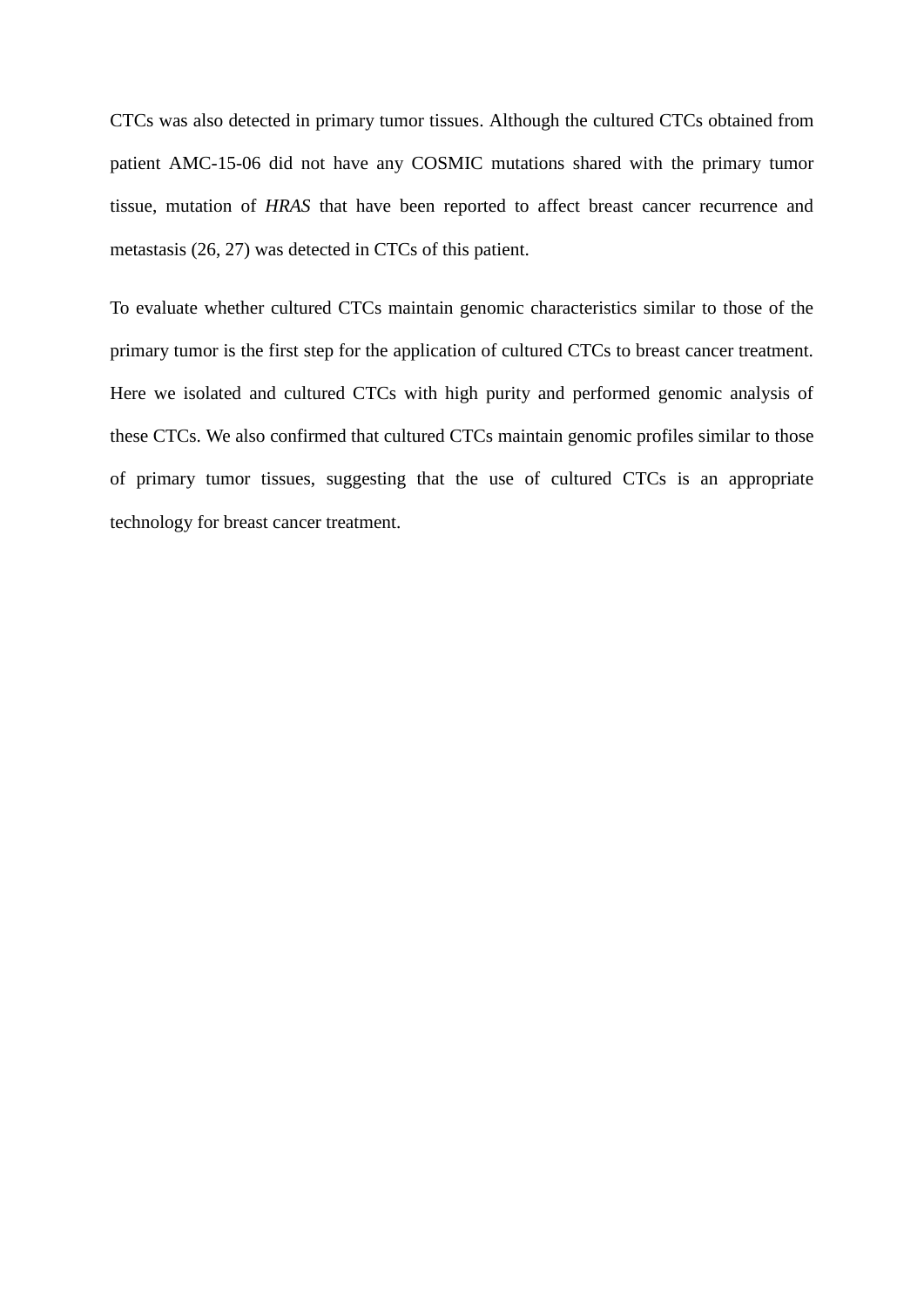### **Acknowledgement**

This study was supported by a grant from national R&D program, Ministry of Trade, Industry and Energy, Republic of Korea (No. 10045947). The authors would like to thank Enago [\(www.enago.kr.com\)](http://www.enago.kr.com/) for the English language review.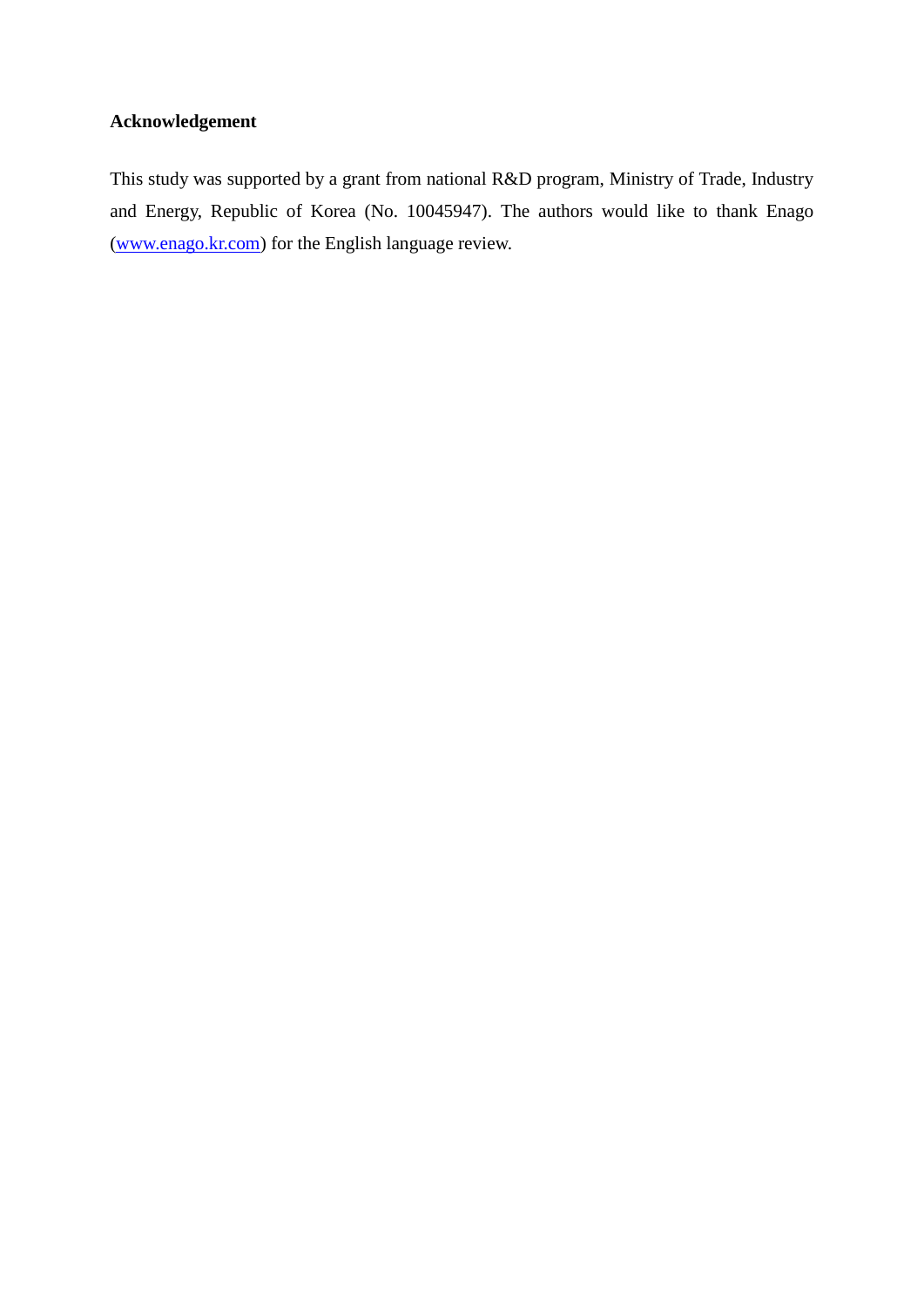#### **Reference**

1. Ashworth TR. A case of cancer in which cells similar to those in the tumors were seen the blood after death. Aust Med J 14:146-149, 1869.

2. Aceto N, Bardia A, Miyamoto DT, Donaldson MC, Wittner BS, Spencer JA, Yu M, Pely A, Engstrom A, Zhu H, et al. Circulating tumor cell clusters are oligoclonal precursors of breast cancer metastasis. Cell 158:1110-1122, 2014.

3. Cristofanilli M, Hayes DF, Budd GT, Ellis MJ, Stopeck A, Reuben JM, Doyle GV, Matera J, Allard WJ, Miller MC, et al. Circulating tumor cells: A novel prognostic factor for newly diagnosed metastatic breast cancer. J Clin Oncol 23:1420–1430, 2005.

4. Aleksandra M, Magdalena K, Marzena WJ, Barbara S, Jarosław S, Jolanta S and Anna JZ. Mesenchymal phenotype of CTC-enriched blood fraction and lymph node metastasis formation potential. PLoS One, 9:e93901, 2014.

5. Antonio M, Maela DG, Lara F, Sara M, Giampaolo F, Irene C, Tommaso DP, Armando S, Antonio C, Alba AB, et al. Assessment of EGFR Mutations in Circulating Tumor Cell Preparations from NSCLC Patients by Next Generation Sequencing: Toward a Real-Time Liquid Biopsy for Treatment. PLoS One, 9:e103883, 2014.

6. Dena M, Kelly Bethel, ML, Richard HB, Jorge N and Peter K: Circulating tumor cells from well-differentiated lung adenocarcinoma retain cytomorphologic features of primary tumor type. Arch Pathol Lab Med 133: 1468–1471, 2009.

7. Van SA, Pantel K, Sleijfer S, Terstappen LW, and Toonder JM: Circulating tumor cell isolation and diagnostics: toward routine clinical use. Cancer Res 71:5955-5960, 2011.

8. [Giuliano M,](http://www.ncbi.nlm.nih.gov/pubmed/?term=Giuliano%20M%5BAuthor%5D&cauthor=true&cauthor_uid=25223629) [Giordano A,](http://www.ncbi.nlm.nih.gov/pubmed/?term=Giordano%20A%5BAuthor%5D&cauthor=true&cauthor_uid=25223629) [Jackson S,](http://www.ncbi.nlm.nih.gov/pubmed/?term=Jackson%20S%5BAuthor%5D&cauthor=true&cauthor_uid=25223629) [De Giorgi U,](http://www.ncbi.nlm.nih.gov/pubmed/?term=De%20Giorgi%20U%5BAuthor%5D&cauthor=true&cauthor_uid=25223629) [Mego M,](http://www.ncbi.nlm.nih.gov/pubmed/?term=Mego%20M%5BAuthor%5D&cauthor=true&cauthor_uid=25223629) [Cohen EN,](http://www.ncbi.nlm.nih.gov/pubmed/?term=Cohen%20EN%5BAuthor%5D&cauthor=true&cauthor_uid=25223629) [Gao H,](http://www.ncbi.nlm.nih.gov/pubmed/?term=Gao%20H%5BAuthor%5D&cauthor=true&cauthor_uid=25223629) [Anfossi](http://www.ncbi.nlm.nih.gov/pubmed/?term=Anfossi%20S%5BAuthor%5D&cauthor=true&cauthor_uid=25223629)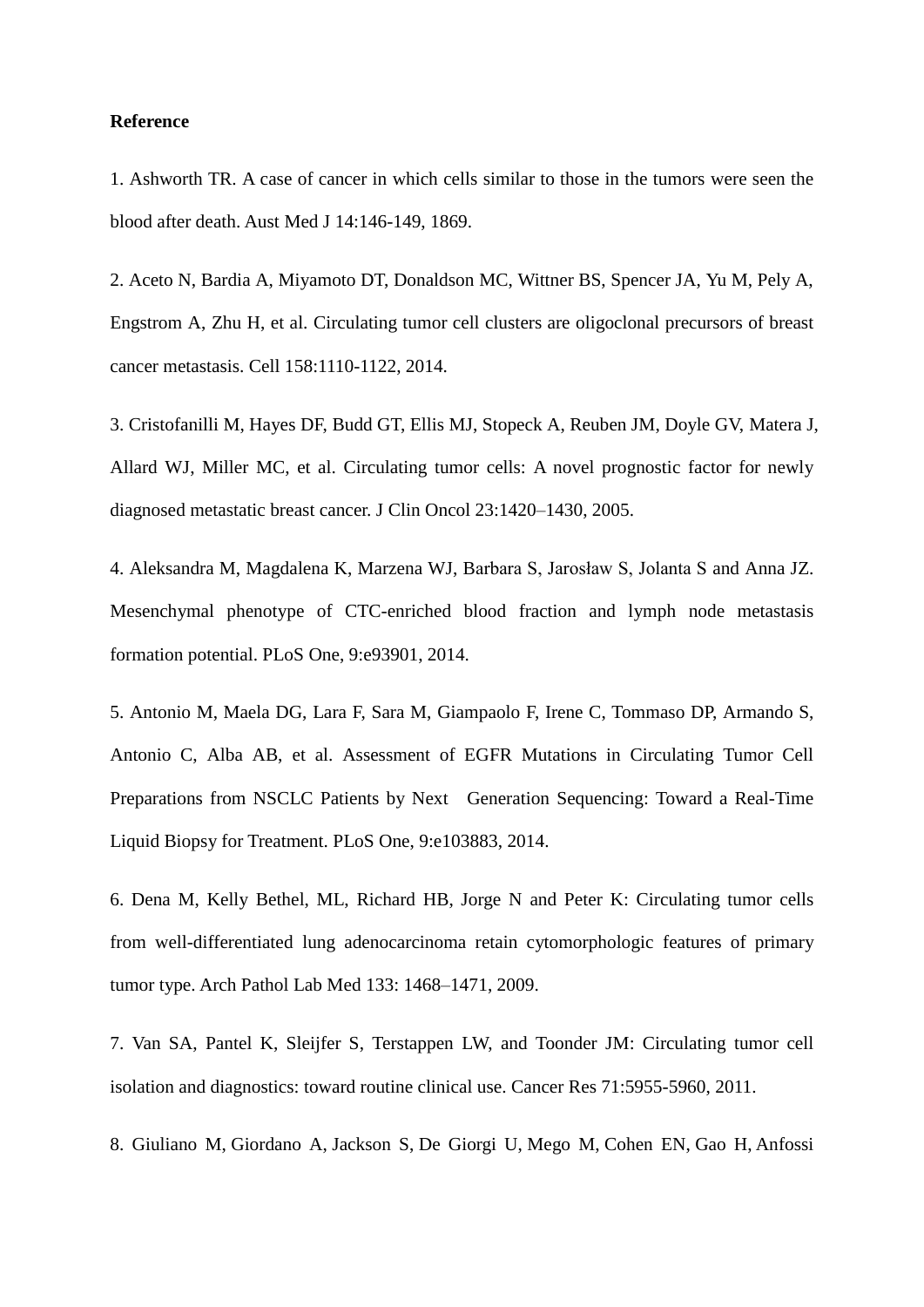[S,](http://www.ncbi.nlm.nih.gov/pubmed/?term=Anfossi%20S%5BAuthor%5D&cauthor=true&cauthor_uid=25223629) [Handy BC,](http://www.ncbi.nlm.nih.gov/pubmed/?term=Handy%20BC%5BAuthor%5D&cauthor=true&cauthor_uid=25223629) [Ueno NT,](http://www.ncbi.nlm.nih.gov/pubmed/?term=Ueno%20NT%5BAuthor%5D&cauthor=true&cauthor_uid=25223629) et al. Circulating tumor cells as early predictors of metastatic spread in breast cancer patients with limited metastatic dissemination. Brest Cancer Res16:440, 2014.

9. Torre LA, Bray F, Siegel RL, Ferlay J, Lortet-Tieulent J and Jemal A. Global cancer statistics, 2012. CA Cancer J Clin 65:87-108, 2015.

10. Lorusso G and Rüegg C. New insights into the mechanisms of organ-specific breast cancer metastasis. Semin Cancer Biol 22:226-33, 2012.

11. Cardoso F, Harbeck N, Fallowfield L, Kyriakides S and Senkus E. Locally recurrent or metastatic breast cancer: ESMO Clinical Practice Guidelines for diagnosis, treatment and follow-up. Ann Oncol 23 (Supplement 7): vii11–vii19, 2012.

12. Suzuki M and Tarin D. Gene expression profiling of human lymph node metastases and matched primary breast carcinomas: clinical implications. Mol Oncol 1:172–180, 2007.

13. Mario G, Antonio G, Summer J, Ugo DG, Michal M, Evan NC, Hui G, Simone A, Beverly CH, Naoto TU, et al. Circulating tumor cells as early predictors of metastatic spread in breast cancer patients with limited metastatic dissemination. Breast Cancer Res 16:440, 2014.

14. Brigitte R, Christian S, Julia J, Ulrich A, Philip H, Thomas Z, Thomas WPF, Ralf L, Hans T, Peter AF, et al. Circulating tumor cells predict survival in early average-to-high risk breast cancer patients. J Natl Cancer Inst 106: doi: 10.1093/jnci/dju066, 2014.

15. François CB, Tanja F, Michail I, Jeffrey BS, Catherine AP, Wolfgang J, Carlo M, Costanza P, Volkmar M, Daniel FH, et al. Clinical application of circulating tumor cells in breast cancer: overview of the current interventional trials. Cancer Metastasis Rev 32:179–188, 2013.

16. Rosa N, José AL, Rafael R and María JS. Relevance of molecular characterization of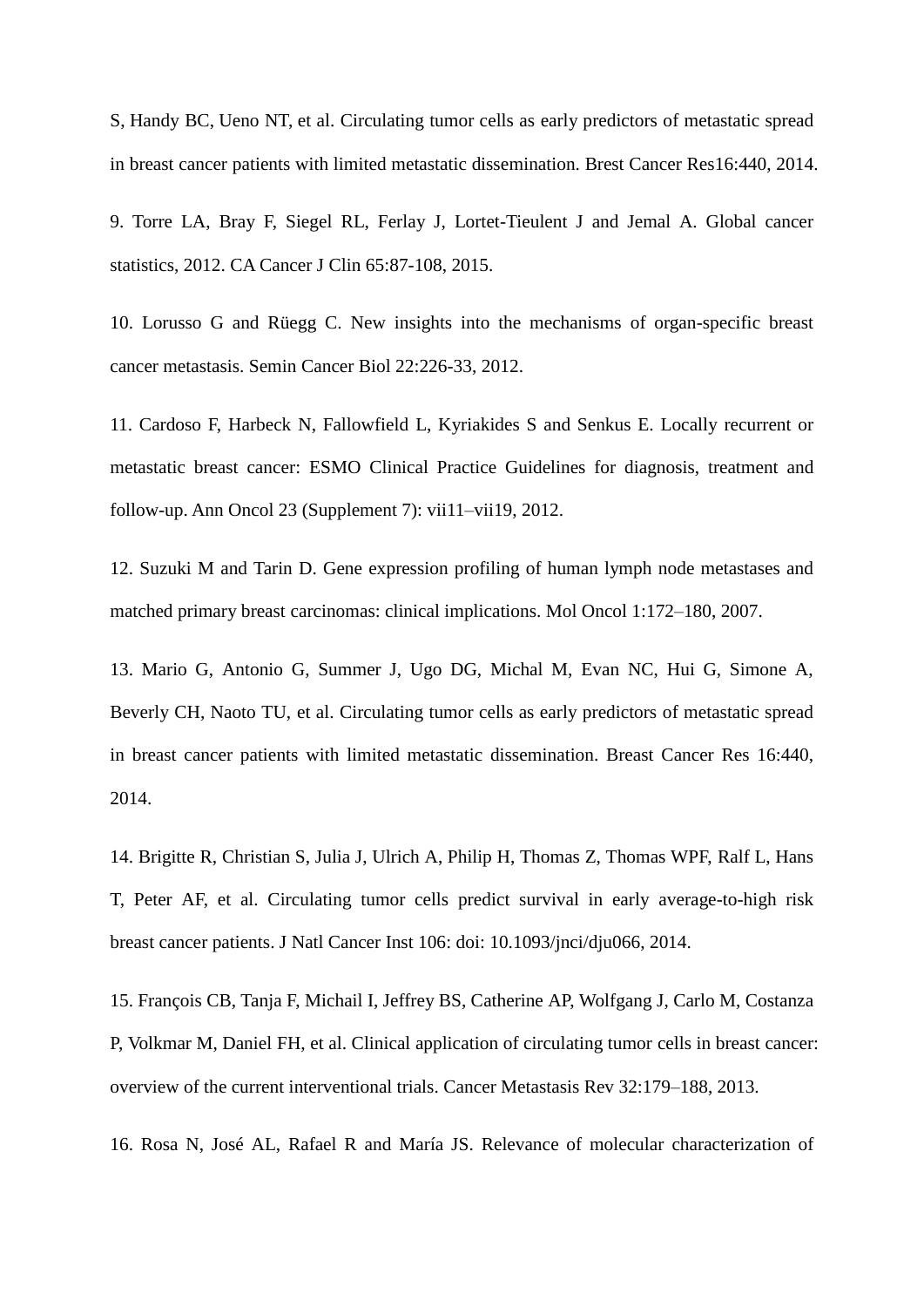circulating tumor cells in breast cancer in the era of targeted therapies. Expert Rev Mol Diagn.13:295-307, 2013.

17. Bas F, Marco RG, Walter JM, Istvan V, Job P, Arjan GT and Leon WT. Circulating tumor cells, disease recurrence and survival in newly diagnosed breast cancer. Breast Cancer Res 14:R133, 2012.

18. [Cristofanilli M,](http://www.ncbi.nlm.nih.gov/pubmed/?term=Cristofanilli%20M%5BAuthor%5D&cauthor=true&cauthor_uid=15317891) [Budd](http://www.ncbi.nlm.nih.gov/pubmed/?term=Budd%20GT%5BAuthor%5D&cauthor=true&cauthor_uid=15317891) GT, [Ellis MJ,](http://www.ncbi.nlm.nih.gov/pubmed/?term=Ellis%20MJ%5BAuthor%5D&cauthor=true&cauthor_uid=15317891) [Stopeck A,](http://www.ncbi.nlm.nih.gov/pubmed/?term=Stopeck%20A%5BAuthor%5D&cauthor=true&cauthor_uid=15317891) [Matera J,](http://www.ncbi.nlm.nih.gov/pubmed/?term=Matera%20J%5BAuthor%5D&cauthor=true&cauthor_uid=15317891) [Miller MC,](http://www.ncbi.nlm.nih.gov/pubmed/?term=Miller%20MC%5BAuthor%5D&cauthor=true&cauthor_uid=15317891) [Reuben JM,](http://www.ncbi.nlm.nih.gov/pubmed/?term=Reuben%20JM%5BAuthor%5D&cauthor=true&cauthor_uid=15317891) [Doyle](http://www.ncbi.nlm.nih.gov/pubmed/?term=Doyle%20GV%5BAuthor%5D&cauthor=true&cauthor_uid=15317891)  [GV,](http://www.ncbi.nlm.nih.gov/pubmed/?term=Doyle%20GV%5BAuthor%5D&cauthor=true&cauthor_uid=15317891) [Allard WJ,](http://www.ncbi.nlm.nih.gov/pubmed/?term=Allard%20WJ%5BAuthor%5D&cauthor=true&cauthor_uid=15317891) [Terstappen LW,](http://www.ncbi.nlm.nih.gov/pubmed/?term=Terstappen%20LW%5BAuthor%5D&cauthor=true&cauthor_uid=15317891) [et](http://www.ncbi.nlm.nih.gov/pubmed/?term=Hayes%20DF%5BAuthor%5D&cauthor=true&cauthor_uid=15317891) al. Circulating tumor cells, disease progression, and survival in metastatic breast cancer. N Engl J Med 351:781-91, 2004.

19. Sandra VF, Catherine B, Patricia F, Laura A, Juan P, Gary P, Katherine A and Massimo C. TP53 mutations detected in circulating tumor cells present in the blood of metastatic triple negative breast cancer patients. Breast Cancer Res 16:445, 2014.

20. Yu M, Stott S, Toner M, Maheswaran S, and Haber DA. Circulating tumor cells: approaches to isolation and characterization. J Cell Biol 192:373-82, 2011.

21. Kim EH, Lee JK, Kim BC, Rhim SH, Kim JW, Kim KH, Jung SM, Park PS, Park HC, Lee J, et al. Enrichment of cancer cells from whole blood [using a microfabricated](http://www.ncbi.nlm.nih.gov/pubmed/23747280) porous filter. Anal Biochem 440:114-6, 2013.

22. Tobias MG, Ingeborg T, Michael D, Lars R, Thomas MZ, Thomas K and von Asehn O. Circulating tumour cells escape from EpCAM based detection due to epithelial-to mesenchymal transition. BMC Cancer 12:178, 2012.

23. Panel N, Battelli C, Allen B, Kaldate R, Bhatnagar S, Bowles K, Timms K, Garber JE, Herold C, Ellisen L, et al. Frequency of Mutations in Individuals With Breast Cancer Referred for BRCA1 and BRCA2 Testing Using Next-Generation Sequencing with a 25-Gene Panel. Cancer 121:25-33, 2015.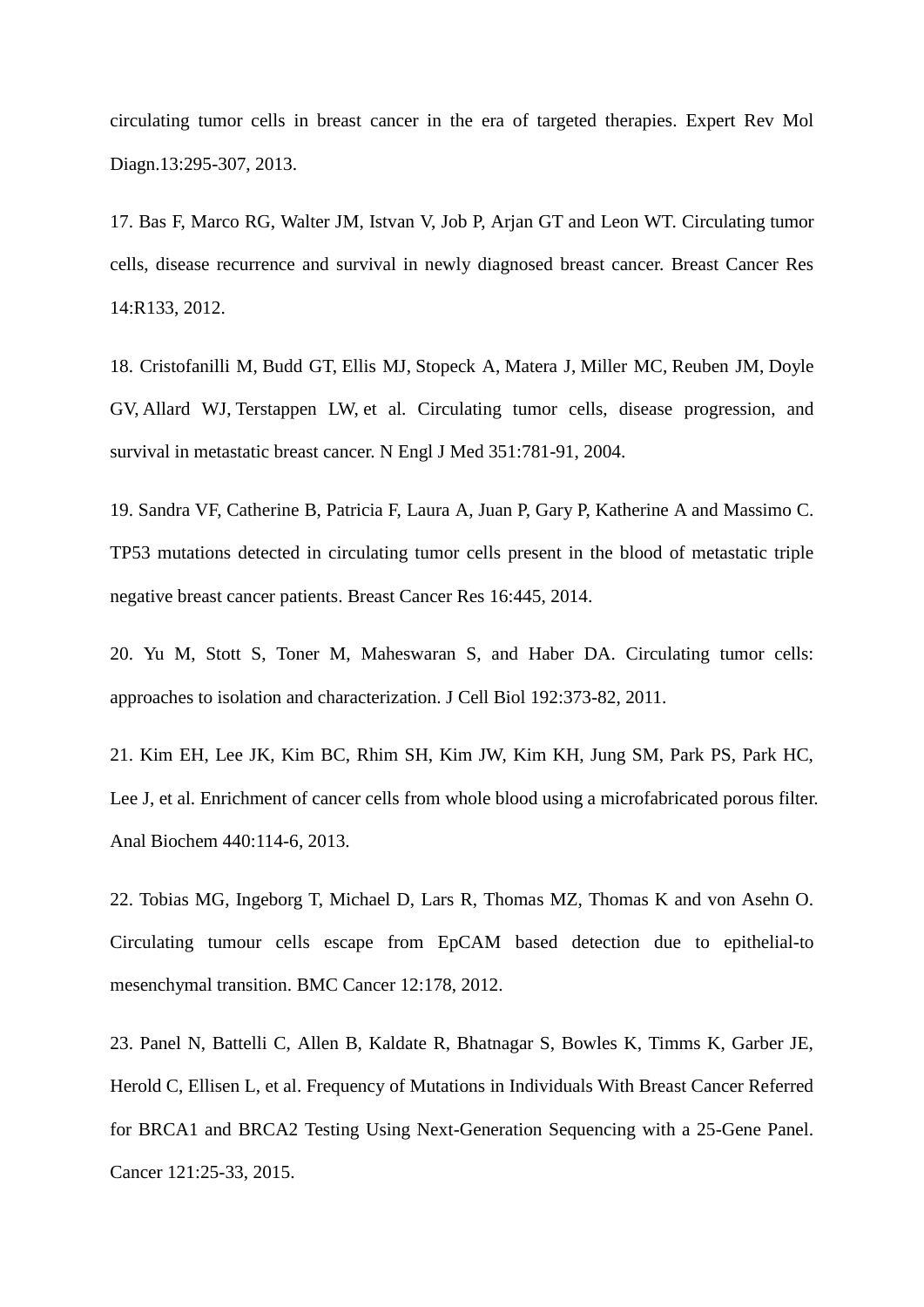24. Inês C, Fernanda M, Albino M, Rui MR and Fernando S. Overexpression of plateletderived growth factor receptor  $\alpha$  in breast cancer is associated with tumour progression. Breast Cancer Res 7:R788-R795, 2005.

25. Alberto FM and Eugenio S. Ras in Cancer and Developmental Diseases. Genes & Cancer 2: 344–358, 2011.

26. [Yong HY,](http://www.ncbi.nlm.nih.gov/pubmed/?term=Yong%20HY%5BAuthor%5D&cauthor=true&cauthor_uid=21403836) [Hwang JS,](http://www.ncbi.nlm.nih.gov/pubmed/?term=Hwang%20JS%5BAuthor%5D&cauthor=true&cauthor_uid=21403836) [Son H,](http://www.ncbi.nlm.nih.gov/pubmed/?term=Son%20H%5BAuthor%5D&cauthor=true&cauthor_uid=21403836) [Park HI,](http://www.ncbi.nlm.nih.gov/pubmed/?term=Park%20HI%5BAuthor%5D&cauthor=true&cauthor_uid=21403836) [Oh ES,](http://www.ncbi.nlm.nih.gov/pubmed/?term=Oh%20ES%5BAuthor%5D&cauthor=true&cauthor_uid=21403836) [Kim HH,](http://www.ncbi.nlm.nih.gov/pubmed/?term=Kim%20HH%5BAuthor%5D&cauthor=true&cauthor_uid=21403836) [Kim DK,](http://www.ncbi.nlm.nih.gov/pubmed/?term=Kim%20do%20K%5BAuthor%5D&cauthor=true&cauthor_uid=21403836) [Choi WS,](http://www.ncbi.nlm.nih.gov/pubmed/?term=Choi%20WS%5BAuthor%5D&cauthor=true&cauthor_uid=21403836) [Lee BJ,](http://www.ncbi.nlm.nih.gov/pubmed/?term=Lee%20BJ%5BAuthor%5D&cauthor=true&cauthor_uid=21403836) [Kim](http://www.ncbi.nlm.nih.gov/pubmed/?term=Kim%20HR%5BAuthor%5D&cauthor=true&cauthor_uid=21403836)  [HR,](http://www.ncbi.nlm.nih.gov/pubmed/?term=Kim%20HR%5BAuthor%5D&cauthor=true&cauthor_uid=21403836) [et](http://www.ncbi.nlm.nih.gov/pubmed/?term=Moon%20A%5BAuthor%5D&cauthor=true&cauthor_uid=21403836) al. Identification of H-Ras–Specific Motif for the Activation of Invasive Signaling Program in Human Breast Epithelial Cells. Neoplasia 13: 98–107, 2011.

27. Watson DM, Elton RA, Jack WJ, Dixon JM, Chetty U and Miller WR: The H-ras oncogene product p21 and prognosis in human breast cancer. Breast Cancer Res Treat 17:161- 169, 1991.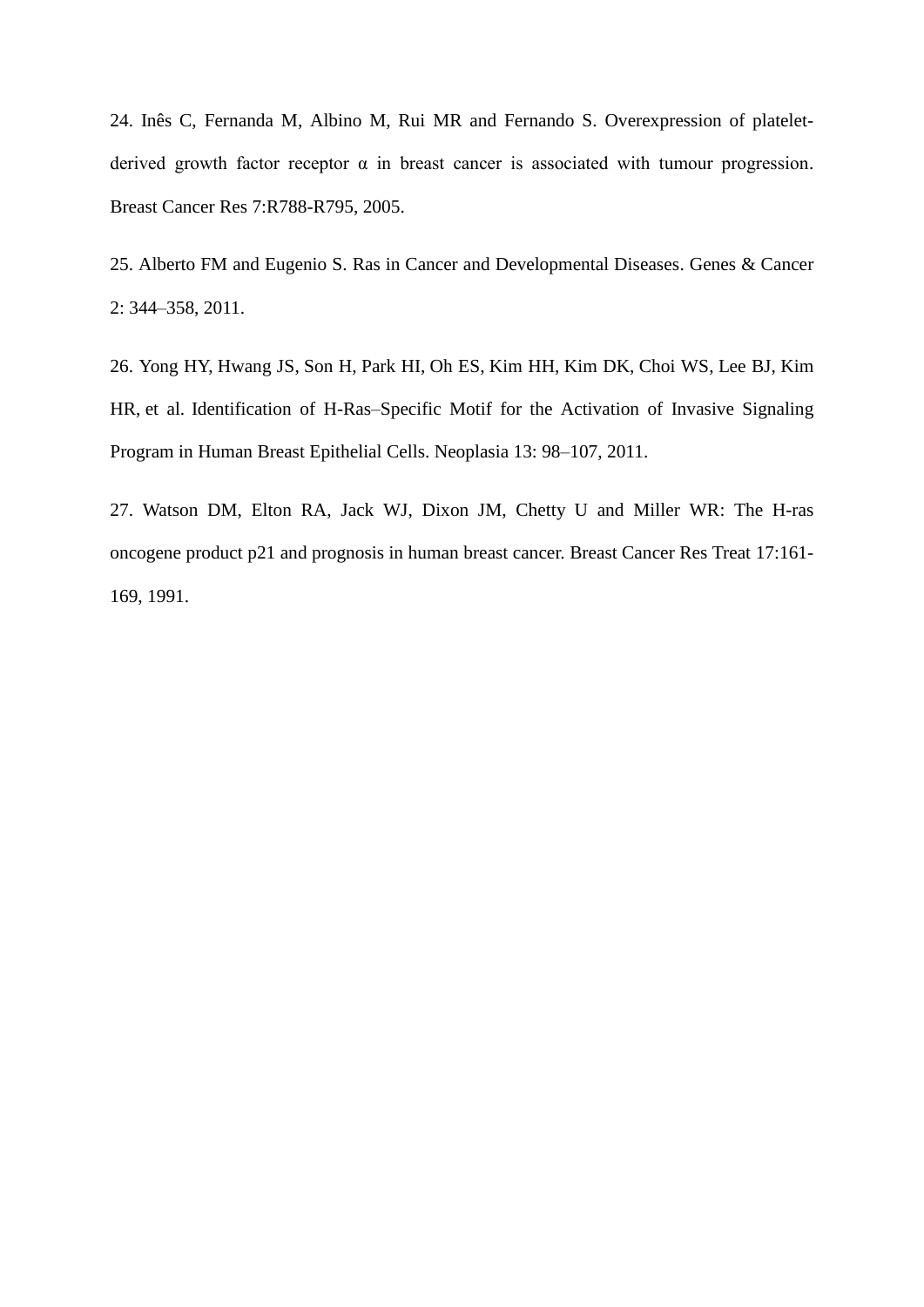Table 1. Clinical information from patients with breast cancer, including immunofluorescence staining analysis of EpCAM-positive cells

| Patient ID | Age | <b>AJCC/TMN</b><br>stage <sup>a</sup> | No of cultured cells |                       |
|------------|-----|---------------------------------------|----------------------|-----------------------|
|            |     |                                       | No. of total cells   | No. of<br>$EpCAM+(%)$ |
| AMC-15-01  | 47  | <b>IIA</b>                            | $4.0 \times 10^{3}$  | 34.92                 |
| AMC-15-02  | 38  | <b>IIA</b>                            | $5.0 \times 10^5$    | 53.74                 |
| AMC-15-03  | 43  | <b>IIA</b>                            | $5.0 \times 10^5$    | 53.76                 |
| AMC-15-04  | 51  | <b>IIB</b>                            | $5.2 \times 10^5$    | 41.20                 |
| AMC-15-05  | 37  | <b>IIIC</b>                           | $8.3 \times 10^5$    | 86.54                 |
| AMC-15-06  | 46  | <b>IIB</b>                            | $4.5x10^5$           | 86.14                 |

<sup>a</sup>AJCC/TMN stage: the 7<sup>th</sup> American Joint Committee on Cancer/TMN: Tumor Metastasis lymph Nodes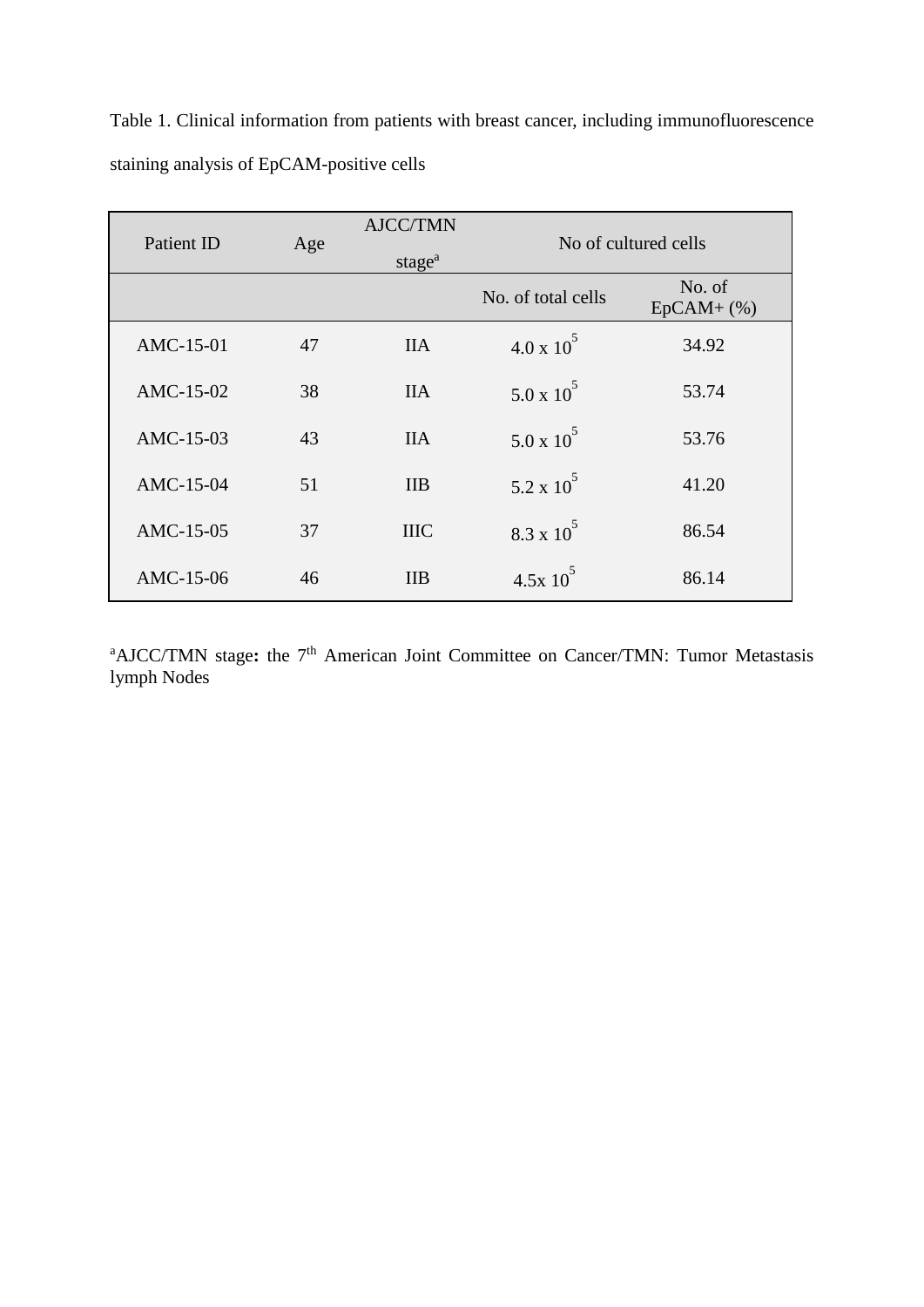| <b>Patient ID</b> | <b>Gene ID</b>   | <b>Mutations</b><br>type | A.A.<br>mutation <sup>a</sup> | <b>Cosmic number</b>             |  |
|-------------------|------------------|--------------------------|-------------------------------|----------------------------------|--|
| $AMC-15-01$       | <b>PDGFRA</b>    | SNP <sup>b</sup>         | <b>N659K</b>                  | COSM22414                        |  |
|                   | <b>MET</b>       | <b>SNP</b>               | Unknown                       | COSM710<br>COSM23626<br>COSM4994 |  |
|                   | <b>PTEN</b>      | INS <sup>c</sup>         | $N323fs*2$                    |                                  |  |
|                   | <b>PTEN</b>      | <b>INS</b>               | T321fs*3                      |                                  |  |
|                   | <b>PTEN</b>      | <b>INS</b>               | $N323fs*2$                    | <b>COSM4990</b>                  |  |
| $AMC-15-02$       | <b>PDGFRA</b>    | <b>SNP</b>               | V824V                         | COSM22413                        |  |
|                   | <b>HRAS</b>      | <b>SNP</b>               | H27H                          | COSM249860                       |  |
|                   | <i>SMARCB1</i>   | <b>SNP</b>               | Unknown                       | <b>COSM1090</b>                  |  |
| $AMC-15-03$       | <b>PDGFRA</b>    | <b>SNP</b>               | V824V                         | COSM22413                        |  |
|                   | <b>HRAS</b>      | <b>SNP</b>               | H27H                          | COSM249860                       |  |
|                   | SMARCB1          | <b>SNP</b>               | Unknown                       | <b>COSM1090</b>                  |  |
| AMC-15-04         | N/A <sup>d</sup> |                          |                               |                                  |  |
| AMC-15-05         | CDKN2A           | <b>SNP</b>               | <b>H66R</b>                   | COSM14253                        |  |
| AMC-15-06         | MLH1             | <b>SNP</b>               | V384D                         | COSM26085                        |  |
|                   | <b>MET</b>       | <b>SNP</b>               | Unknown                       | COSM710                          |  |
|                   | <b>HRAS</b>      | <b>SNP</b>               | H27H                          | COSM249860                       |  |

Table 2.Ion AmpliSeq Cancer Panel V2 of cultured CTCs from patients with breast cancer.

<sup>a</sup>AA mutation: amino acid mutation

<sup>b</sup>SNP: single nucleotide polymorphism

c INS: insertion

<sup>d</sup>N/A: Not applicable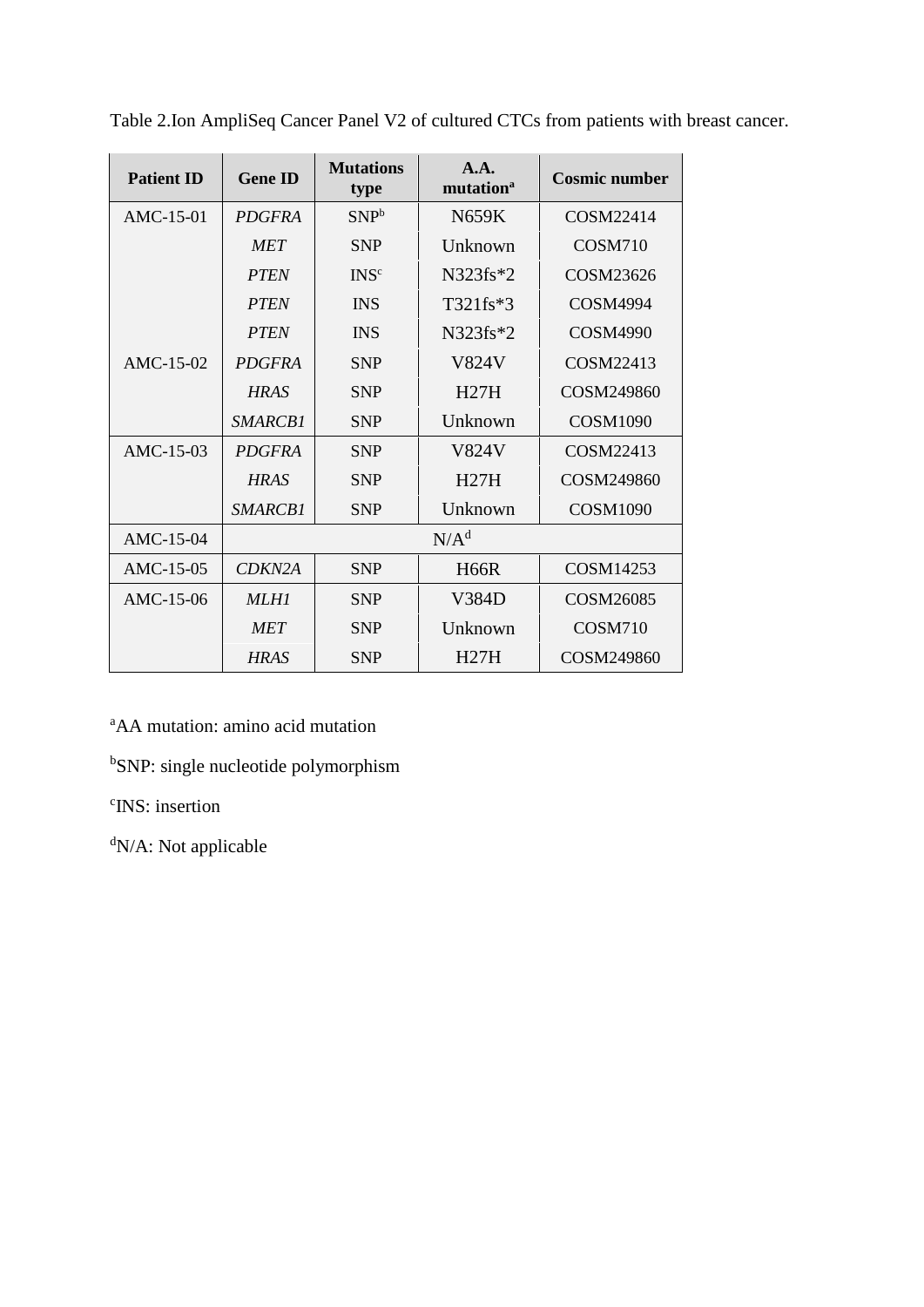Table 3. Comparison of COSMIC mutations detected in primary tumor tissue with those detected in cultured CTCs from a patient with breast cancer (AMC-15002).

|                | <b>Gene ID</b> | <b>Mutation</b><br>type | A.A<br>mutation <sup>a</sup> | <b>Cosmic number</b> |
|----------------|----------------|-------------------------|------------------------------|----------------------|
| Primary tissue | <b>NOTCH1</b>  | $DEL^b$                 | V1578delV                    | COSM13047            |
|                | <b>HRAS</b>    | SNP <sup>c</sup>        | H27H                         | COSM249860           |
|                | TP53           | <b>SNP</b>              | H193Y                        | COSM10672            |
| <b>CTC</b>     | <b>PDGFRA</b>  | <b>SNP</b>              | <b>V824V</b>                 | COSM22413            |
|                | <b>HRAS</b>    | <b>SNP</b>              | H27H                         | COSM249860           |
|                | SMARCB1        | <b>SNP</b>              | Unknown                      | <b>COSM1090</b>      |

<sup>a</sup>AA mutation: amino acid mutation

<sup>b</sup>DEL: deletion

<sup>c</sup>SNP: single nucleotide polymorphism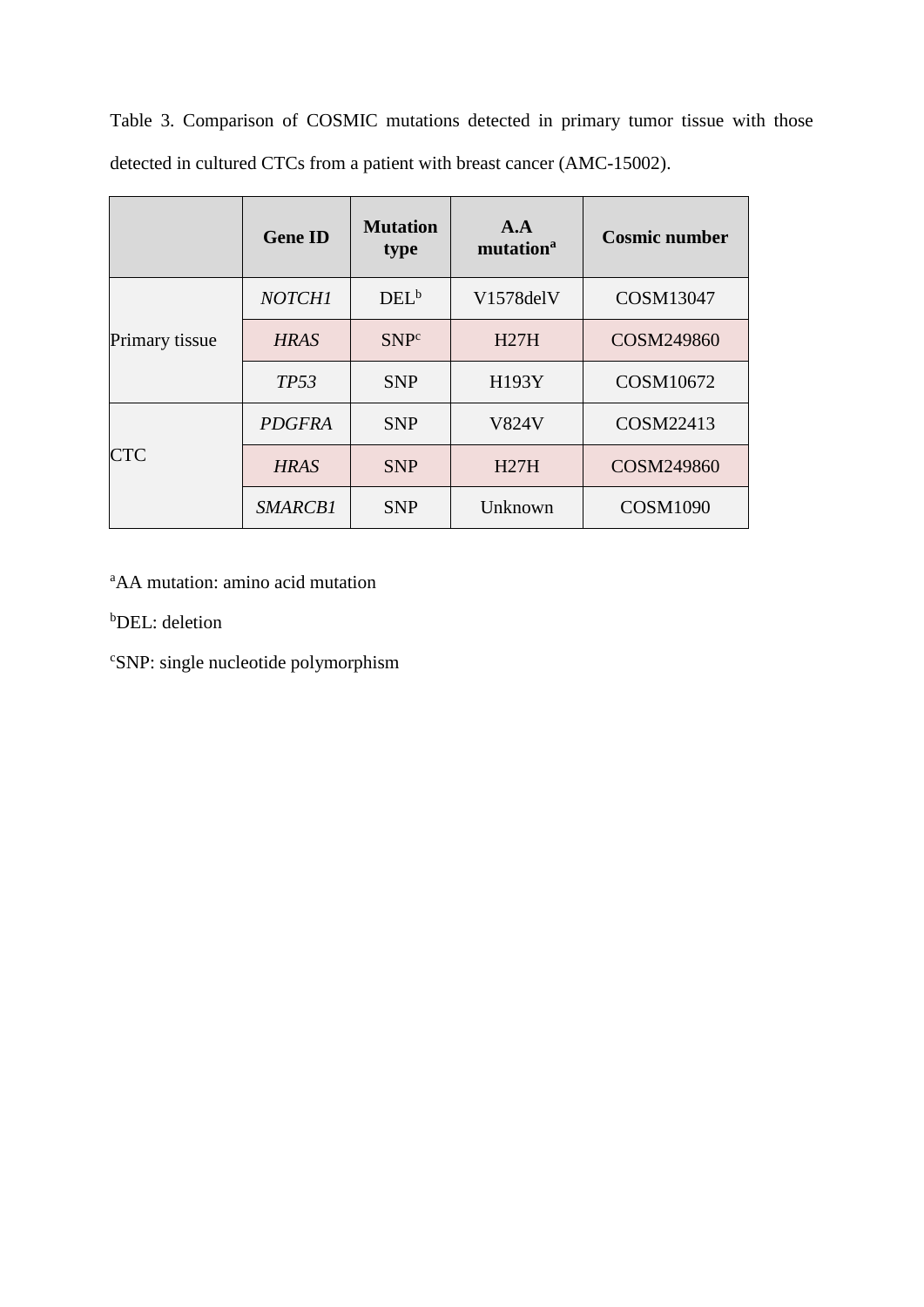|                |             | <b>Primary tissue</b>          |                      |                |             | <b>Cultured CTCs</b>           |                      |
|----------------|-------------|--------------------------------|----------------------|----------------|-------------|--------------------------------|----------------------|
| <b>Gene ID</b> | <b>Type</b> | <b>Allele</b><br><b>Source</b> | <b>Cosmic number</b> | <b>Gene ID</b> | <b>Type</b> | <b>Allele</b><br><b>Source</b> | <b>Cosmic number</b> |
|                |             |                                |                      | <b>ALK</b>     | <b>SNP</b>  | Novel                          |                      |
| ERBB4          | <b>SNP</b>  | Novel                          | ---                  | ERBB4          | <b>SNP</b>  | Novel                          | ---                  |
| <b>VHL</b>     | <b>SNP</b>  | <b>Novel</b>                   | ---                  |                |             |                                |                      |
| FGFR3          | <b>SNP</b>  | Novel                          | ---                  | FGFR3          | <b>SNP</b>  | Novel                          |                      |
| <b>PDGFRA</b>  | <b>SNP</b>  | Novel                          |                      | <b>PDGFRA</b>  | <b>SNP</b>  | Novel                          |                      |
|                |             |                                |                      | <b>PDGFRA</b>  | <b>SNP</b>  | Hotspot                        | COSM22413            |
| <b>APC</b>     | <b>SNP</b>  | Novel                          |                      | <b>APC</b>     | <b>SNP</b>  | Novel                          | ---                  |
| <b>CSF1R</b>   | <b>MNP</b>  | Novel                          | ---                  | <b>CSF1R</b>   | <b>MNP</b>  | Novel                          | ---                  |
|                |             |                                |                      | <b>EGFR</b>    | <b>SNP</b>  | Novel                          | ---                  |
| NOTCH1         | <b>DEL</b>  | Hotspot                        | COSM13047            |                |             |                                |                      |
|                |             |                                |                      | NOTCH1         | <b>SNP</b>  | <b>Novel</b>                   | ---                  |
| <b>RET</b>     | <b>SNP</b>  | Novel                          |                      | <b>RET</b>     | <b>SNP</b>  | Novel                          |                      |
| <b>HRAS</b>    | <b>SNP</b>  | Hotspot                        | <b>COSM249860</b>    | <b>HRAS</b>    | <b>SNP</b>  | Hotspot                        | COSM249860           |
| <b>ATM</b>     | <b>INS</b>  | <b>Novel</b>                   | ---                  |                |             |                                |                      |
| FLT3           | <b>SNP</b>  | Novel                          |                      | FLT3           | <b>SNP</b>  | Novel                          |                      |
| <b>TP53</b>    | <b>SNP</b>  | Novel                          | ---                  |                |             |                                |                      |
| <b>TP53</b>    | <b>SNP</b>  | Hotspot                        | COSM10672            |                |             |                                |                      |
| <b>TP53</b>    | <b>SNP</b>  | Novel                          |                      | <b>TP53</b>    | <b>SNP</b>  | Novel                          |                      |
|                |             |                                |                      | STK11          | <b>SNP</b>  | Novel                          | ---                  |
|                |             |                                |                      | SMARCB1        | <b>SNP</b>  | Hotspot                        | <b>COSM1090</b>      |

Table 4. Complete comparison of Ion AmpliSeq Cancer Panel V2 between primary tumor tissue and cultured CTCs from a patient with breast cancer (AMC-15002).